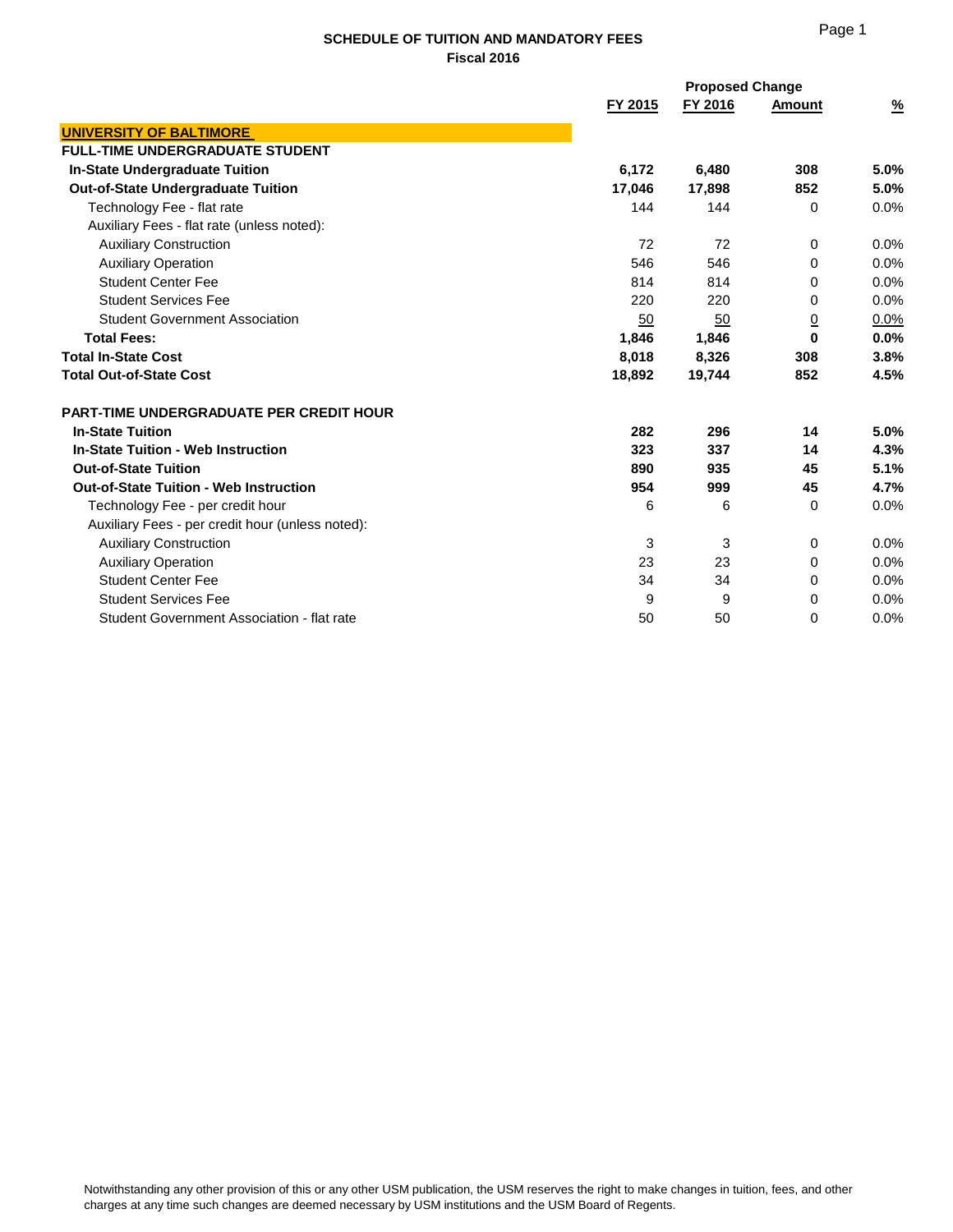# Page 2

# **SCHEDULE OF TUITION AND MANDATORY FEES Fiscal 2016**

|                                                                    |           | <b>Proposed Change</b> |               |               |
|--------------------------------------------------------------------|-----------|------------------------|---------------|---------------|
|                                                                    | FY 2015   | FY 2016                | <b>Amount</b> | $\frac{9}{6}$ |
| FULL-TIME LAW STUDENT (J.D.)                                       |           |                        |               |               |
| In-State FT Law Tuition - J.D.                                     | 26,014    | 27,314                 | 1,300         | 5.0%          |
| Out-of-State FT Law Tuition - J.D.                                 | 39,174    | 40,740                 | 1,566         | 4.0%          |
| Technology Fee - flat rate                                         | 144       | 144                    | 0             | 0.0%          |
| Auxiliary Fees - flat rate (unless noted):                         |           |                        |               |               |
| <b>Auxiliary Construction</b>                                      | 72        | 72                     | 0             | 0.0%          |
| <b>Auxiliary Operation</b>                                         | 546       | 546                    | 0             | 0.0%          |
| <b>Student Center Fee</b>                                          | 814       | 814                    | 0             | 0.0%          |
| <b>Student Services Fee</b>                                        | 220       | 220                    | 0             | 0.0%          |
| <b>Student Bar Association</b>                                     | 74        | 74                     | <u>0</u>      | 0.0%          |
| <b>Total Fees:</b>                                                 | 1,870     | 1,870                  | 0             | 0.0%          |
| Total In-State FT Law - J.D.                                       | 27,884    | 29,184                 | 1,300         | 4.7%          |
| Total Out-of-State FT Law - J.D.                                   | 41,044    | 42,610                 | 1,566         | 3.8%          |
| FULL-TIME LAW STUDENT (LL.M. - US)                                 |           |                        |               |               |
| In-State FT Law Tuition - LL.M. - US                               | 18,130    | 18,130                 | 0             | 0.0%          |
| Out-of-State FT Law Tuition - LL.M. - US                           | 18,130    | 18,130                 | 0             | 0.0%          |
| Technology Fee - flat rate                                         | 144       | 144                    | 0             | 0.0%          |
| Auxiliary Fees - flat rate (unless noted):                         |           |                        |               |               |
| <b>Auxiliary Construction</b>                                      | 72        | 72                     | 0             | 0.0%          |
| <b>Auxiliary Operation</b>                                         | 546       | 546                    | 0             | 0.0%          |
| <b>Student Center Fee</b>                                          | 814       | 814                    | 0             | 0.0%          |
| <b>Student Services Fee</b>                                        | 220       | 220                    | 0             | 0.0%          |
| <b>Student Bar Association</b>                                     | <u>74</u> | <u>74</u>              | <u>0</u>      | 0.0%          |
| <b>Total Fees:</b>                                                 | 1,870     | 1,870                  | 0             | 0.0%          |
| Total In-State FT Law - LL.M. - US                                 | 20,000    | 20,000                 | 0             | 0.0%          |
| Total Out-of-State FT Law - LL.M. - US                             | 20,000    | 20,000                 | 0             | 0.0%          |
| PART-TIME LAW PER CREDIT HOUR                                      |           |                        |               |               |
| J.D. In-State                                                      | 1,077     | 1,131                  | 54            | 5.0%          |
| J.D. Out-of-State                                                  | 1,532     | 1,593                  | 61            | 4.0%          |
| LL.M. US In-State                                                  | 610       | 610                    | 0             | 0.0%          |
| LL.M. US Out-of-State                                              | 610       | 610                    | 0             | 0.0%          |
| LL.M. Tax In-State/Masters Tax In-State                            | 1,210     | 1,271                  | 61            | 5.0%          |
| LL.M. Tax In-State/Masters Tax In-State - Web Instruction*         | n/a       | 1,321                  | n/a           | n/a           |
| LL.M. Tax Out-of-State/Masters Tax Out-of-State                    | 1,722     | 1,791                  | 69            | 4.0%          |
| LL.M. Tax Out-of-State/Masters Tax Out-of-State - Web Instruction* | n/a       | 1,841                  | n/a           | n/a           |
| Technology Fee - per credit hour                                   | 6         | 6                      | 0             | 0.0%          |
| Auxiliary Fees - per credit hour (unless noted):                   |           |                        |               |               |
| <b>Auxiliary Construction</b>                                      | 3         | 3                      | 0             | 0.0%          |
| <b>Auxiliary Operation</b>                                         | 23        | 23                     | 0             | 0.0%          |
| <b>Student Center Fee</b>                                          | 34        | 34                     | 0             | 0.0%          |
| <b>Student Services Fee</b>                                        | 9         | 9                      | 0             | 0.0%          |
| Student Bar Association - flat rate (LL.M. students only)          | 74        | 74                     | 0             | 0.0%          |
| Student Government Association - flat rate (Masters Tax only)      | 50        | 50                     | 0             | 0.0%          |

\* Option of Web instruction for LL.M. Tax and Masters Tax was added for FY 2016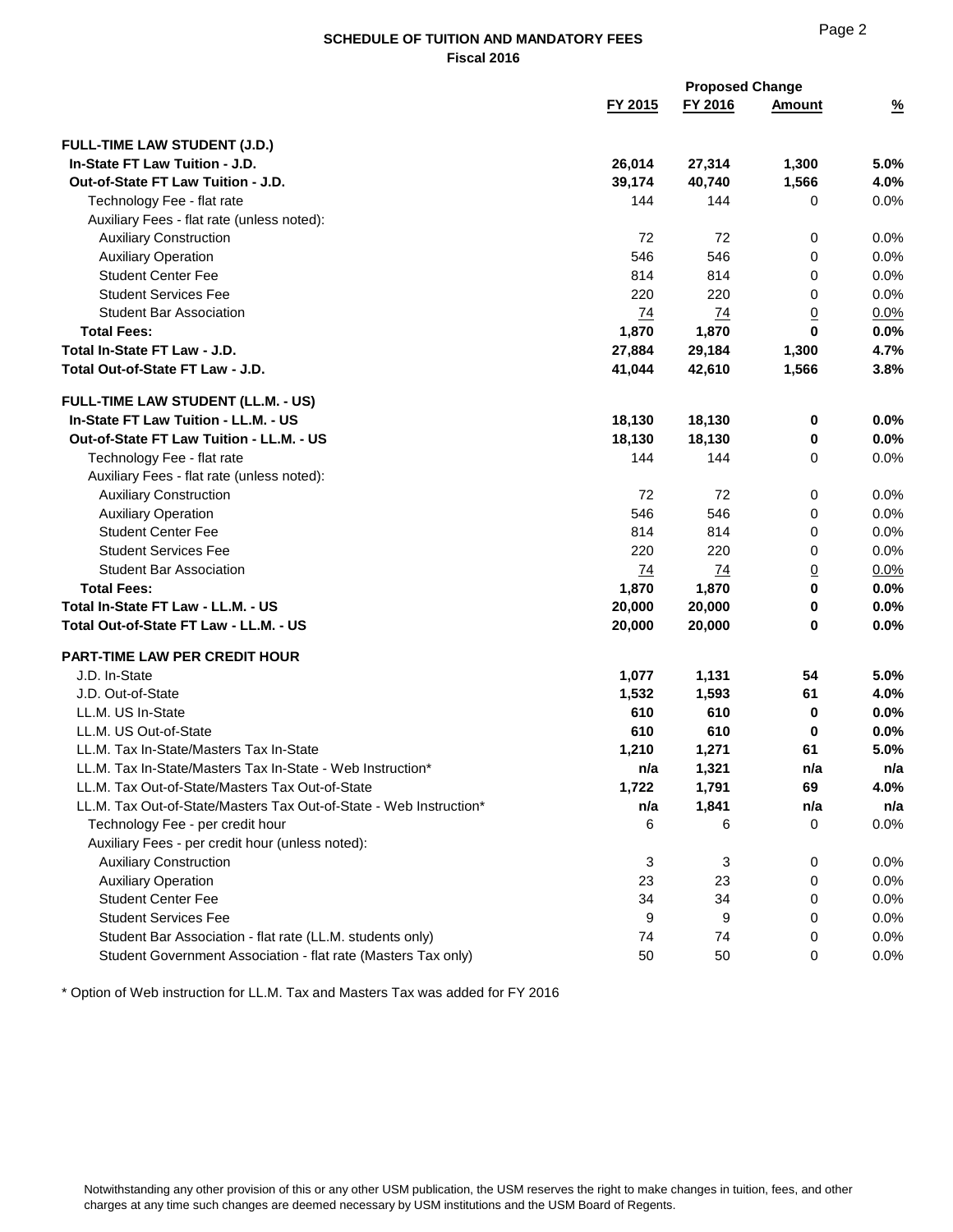### **SCHEDULE OF TUITION AND MANDATORY FEES Fiscal 2016**

|                                                  | <b>Proposed Change</b> |         |        |               |
|--------------------------------------------------|------------------------|---------|--------|---------------|
|                                                  | FY 2015                | FY 2016 | Amount | $\frac{9}{6}$ |
| <b>PART-TIME GRADUATE PER CREDIT HOUR</b>        |                        |         |        |               |
| In-State (MBA)                                   | 705                    | 800     | 95     | 13.5%         |
| In-State (MBA) - Web Instruction*                | 755                    | 800     | 45     | $6.0\%$       |
| <b>Out-of-State (MBA)</b>                        | 983                    | 1,116   | 133    | 13.5%         |
| Out-of-State (MBA) - Web Instruction*            | 1,033                  | 1,116   | 83     | $8.0\%$       |
| Technology Fee - per credit hour                 | 6                      | 6       | 0      | $0.0\%$       |
| Auxiliary Fees - per credit hour (unless noted): |                        |         |        |               |
| <b>Auxiliary Construction</b>                    | 3                      | 3       | 0      | $0.0\%$       |
| <b>Auxiliary Operation</b>                       | 23                     | 23      | 0      | $0.0\%$       |
| <b>Student Center Fee</b>                        | 34                     | 34      | 0      | $0.0\%$       |
| <b>Student Services Fee</b>                      | 9                      | 9       | 0      | $0.0\%$       |
| Student Government Association - flat rate       | 50                     | 50      | 0      | $0.0\%$       |

\* Charging same rate for Web MBA classes in FY 2016 as other classes regardless of delivery method.

| PART-TIME GRADUATE PER CREDIT HOUR                         |       |       |             |      |
|------------------------------------------------------------|-------|-------|-------------|------|
| In-State (Business - Other than MBA)                       | 705   | 740   | 35          | 5.0% |
| In-State (Business - Other than MBA) - Web Instruction     | 755   | 790   | 35          | 4.6% |
| Out-of-State (Business - Other than MBA)                   | 983   | 1,032 | 49          | 5.0% |
| Out-of-State (Business - Other than MBA) - Web Instruction | 1,033 | 1,082 | 49          | 4.7% |
| Technology Fee - per credit hour                           | 6     | 6     | 0           | 0.0% |
| Auxiliary Fees - per credit hour (unless noted):           |       |       |             |      |
| <b>Auxiliary Construction</b>                              | 3     | 3     | 0           | 0.0% |
| <b>Auxiliary Operation</b>                                 | 23    | 23    | 0           | 0.0% |
| <b>Student Center Fee</b>                                  | 34    | 34    | 0           | 0.0% |
| <b>Student Services Fee</b>                                | 9     | 9     | 0           | 0.0% |
| Student Government Association - flat rate                 | 50    | 50    | $\mathbf 0$ | 0.0% |
| <b>PART-TIME GRADUATE PER CREDIT HOUR</b>                  |       |       |             |      |
| In-State (Arts & Sciences)                                 | 675   | 709   | 34          | 5.0% |
| In-State (Arts & Sciences) - Web Instruction               | 785   | 819   | 34          | 4.3% |
| Out-of-State (Arts & Sciences)                             | 979   | 1,028 | 49          | 5.0% |
| Out-of-State (Arts & Sciences) - Web Instruction           | 1,082 | 1,131 | 49          | 4.5% |
| Technology Fee - per credit hour                           | 6     | 6     | 0           | 0.0% |
| Auxiliary Fees - per credit hour (unless noted):           |       |       |             |      |
| <b>Auxiliary Construction</b>                              | 3     | 3     | $\pmb{0}$   | 0.0% |
| <b>Auxiliary Operation</b>                                 | 23    | 23    | 0           | 0.0% |
| <b>Student Center Fee</b>                                  | 34    | 34    | 0           | 0.0% |
| <b>Student Services Fee</b>                                | 9     | 9     | 0           | 0.0% |
| Student Government Association - flat rate                 | 50    | 50    | $\Omega$    | 0.0% |
| PART-TIME GRADUATE PER CREDIT HOUR                         |       |       |             |      |
| In-State (Public Affairs)                                  | 675   | 709   | 34          | 5.0% |
| In-State (Public Affairs) - Web Instruction                | 785   | 819   | 34          | 4.3% |
| <b>Out-of-State (Public Affairs)</b>                       | 979   | 1,028 | 49          | 5.0% |
| Out-of-State (Public Affairs) - Web Instruction            | 1,082 | 1,131 | 49          | 4.5% |
| Technology Fee - per credit hour                           | 6     | 6     | $\mathbf 0$ | 0.0% |
| Auxiliary Fees - per credit hour (unless noted):           |       |       |             |      |
| <b>Auxiliary Construction</b>                              | 3     | 3     | 0           | 0.0% |
| <b>Auxiliary Operation</b>                                 | 23    | 23    | 0           | 0.0% |
| <b>Student Center Fee</b>                                  | 34    | 34    | 0           | 0.0% |
| <b>Student Services Fee</b>                                | 9     | 9     | 0           | 0.0% |
| Student Government Association - flat rate                 | 50    | 50    | 0           | 0.0% |